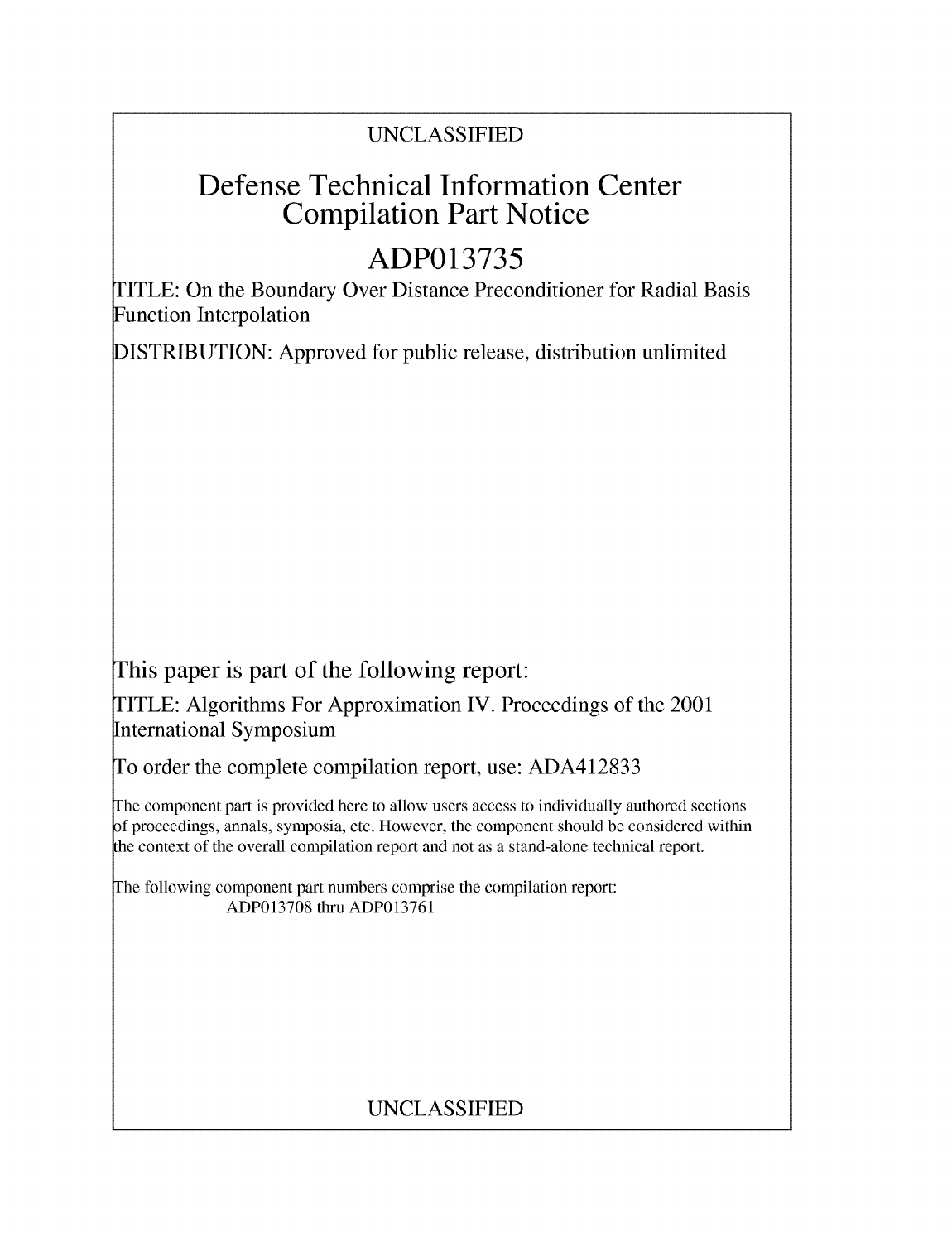# On the boundary over distance preconditioner for radial basis function interpolation

### **C.** T. Mouat and R. K. Beatson

*Dept. of Mathematics and Statistics, Univ. of Canterbury, Christchurch, New Zealand.* cam@mouat.net, R. Beatson@math.canterbury.ac.nz

#### Abstract

In this paper we consider the boundary over distance preconditioner for radial basis function interpolation problems. We give both theoretical and numerical results indicating that it performs extremely well.

# **1** Introduction

Let  $\Phi: \mathcal{R}^d \to \mathcal{R}, X = \{x_1, \ldots, x_N\}$  be a set of N distinct points in  $\mathcal{R}^d$  and f be a real valued function which we can evaluate at least at the  $x_i$ 's. Define

$$
S_{\Phi,X} = \left\{ \begin{array}{c} g: g = \sum_{i=1}^{N} \lambda_i \Phi(\cdot - x_i) \\ \text{where } \sum_{j=1}^{N} \lambda_j q(x_j) = 0, \quad \text{for all } q \in \pi_1^d \end{array} \right\}.
$$
 (1.1)

We consider the problem of finding an element s of  $S_{\Phi,X} + \pi_1^d$  satisfying the interpolation conditions

$$
s(x_i) = f(x_i), \quad \text{for all} \quad x_i \in X. \tag{1.2}
$$

Assume  $\Phi$  is strictly conditionally positive definite of order 2 (SCPD2) and X is unisolvent for  $\pi_1^d$ . Then there is a unique element of  $S_{\Phi,X} + \pi_1^d$  satisfying the interpolation conditions (1.2). This setting includes popular choices of the basic function such as the thin-plate spline,  $\Phi(\cdot) = \left[ \frac{1}{2} \log | \cdot \cdot \right]$ , and minus the ordinary multiquadric,  $\Phi(\cdot) = -\sqrt{|\cdot|^2 + c^2}$ . In this paper we consider various ways of formulating the interpolation problem, showing in particular that a certain inexpensive change of basis can dramatically improve its conditioning.

The usual way to formulate this problem is in terms of the functions  $\{\Phi(\cdot - x_i)\}$  and some basis  $\{p_0, p_1, \ldots, p_d\}$  for  $\pi_1^d$ . Then the interpolation conditions together with the side conditions taking away the extra degrees of freedom introduced by the polynomial part can be written as

$$
A\lambda + Pc = f \qquad \text{and} \qquad P^T \lambda = 0,\tag{1.3}
$$

where  $A_{ij} = \Phi(x_i - x_j)$ ,  $P_{ij} = p_j(x_i)$ , and  $f = [f(x_1),...,f(x_N)]^T$ . It is well known [3, 4, 5] that the matrix

$$
A_{\Phi} = \left[ \begin{array}{cc} A & P \\ P^T & O \end{array} \right], \tag{1.4}
$$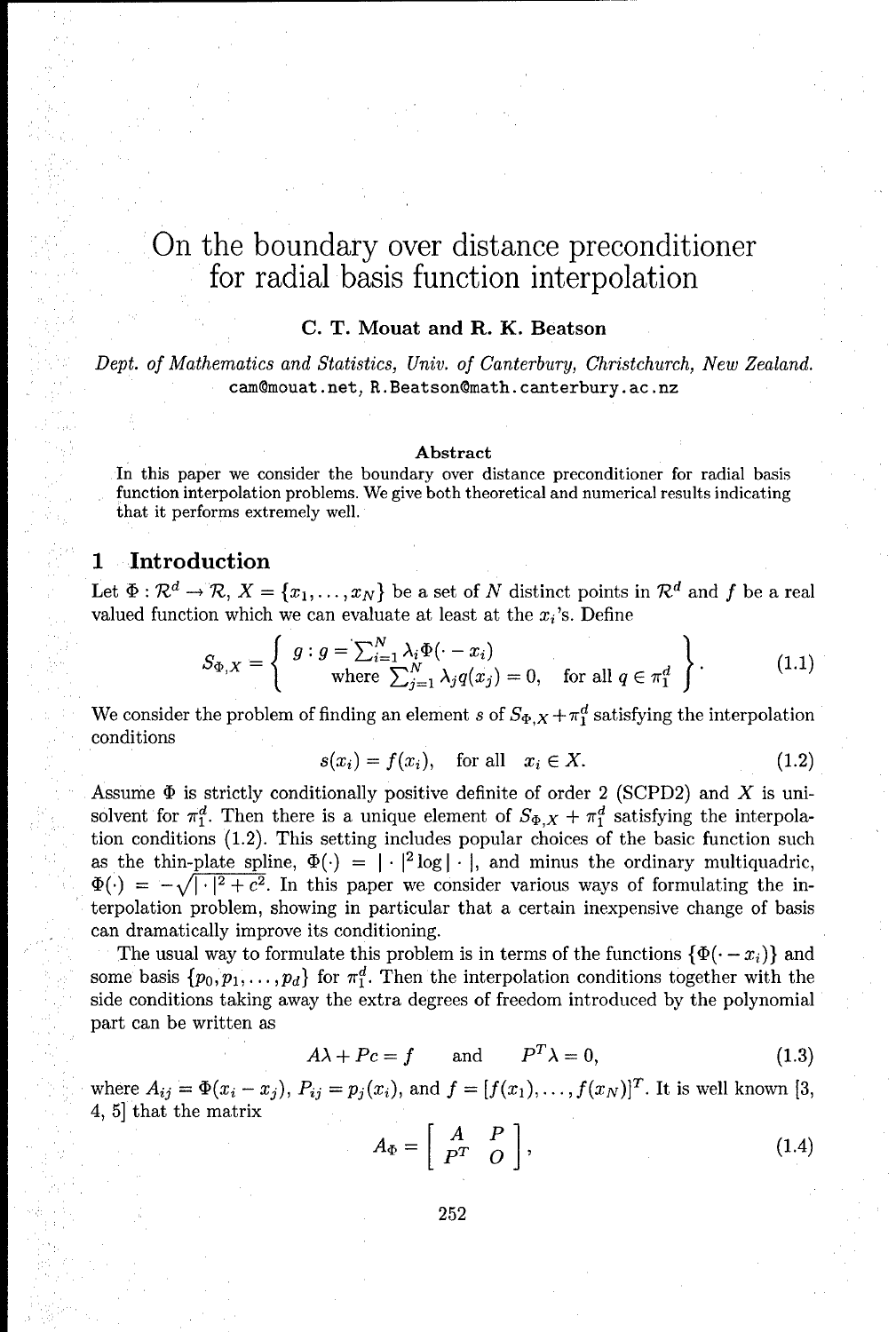#### Preconditioning RBF interpolation 253

of this usual formulation is frequently badly conditioned, even when the number of nodes is small. Indeed many authors have commented on the numerical difficulties that solving this system presents [3, 4, **5].** Results of Narcowich and Ward show that conditioning of the system (1.4) depends very heavily on the geometry of the nodes. However, frequently in numerical analysis a change of basis, or other reformulation, can make a highly intractable problem tractable. Hence, our goal is to find an inexpensive but highly effective preconditioner for RBF interpolation systems.

In this paper we establish properties of a preconditioning method for the RBF interpolation equations which was first presented in Sibson and Stone [5]. In the following section we give a detailed account of the preconditioning method. In Section 3 we prove that the construction produces an  $N \times (N-3)$  matrix Q whose columns are orthogonal to P, and which is of full rank whenever the nodes X are unisolvent for  $\pi_1^2$ . Finally, Section 4 contains numerical results for different SCPD2 basic functions over a range of data sets and scales. These numerical results show that using this inexpensive  $\mathcal{O}(N \log N)$ flop preconditioner and variants of it, dramatically improves the conditioning of RBF interpolation problems. See Figure **1** below.





FIG. 1. Sorted 2-norm condition numbers of the unpreconditioned matrices,  $A_{\Phi}$ , (top) and of the preconditioned matrices, S, (bottom) for fifty thousand random data sets of size one hundred.

## 2 **A** preconditioning method

A general approach to preconditioning interpolation problems with SCPD2 basic functions in  $\mathcal{R}^2$  [1, 5] is to choose Q as any  $N \times (N-3)$  matrix whose columns are orthogonal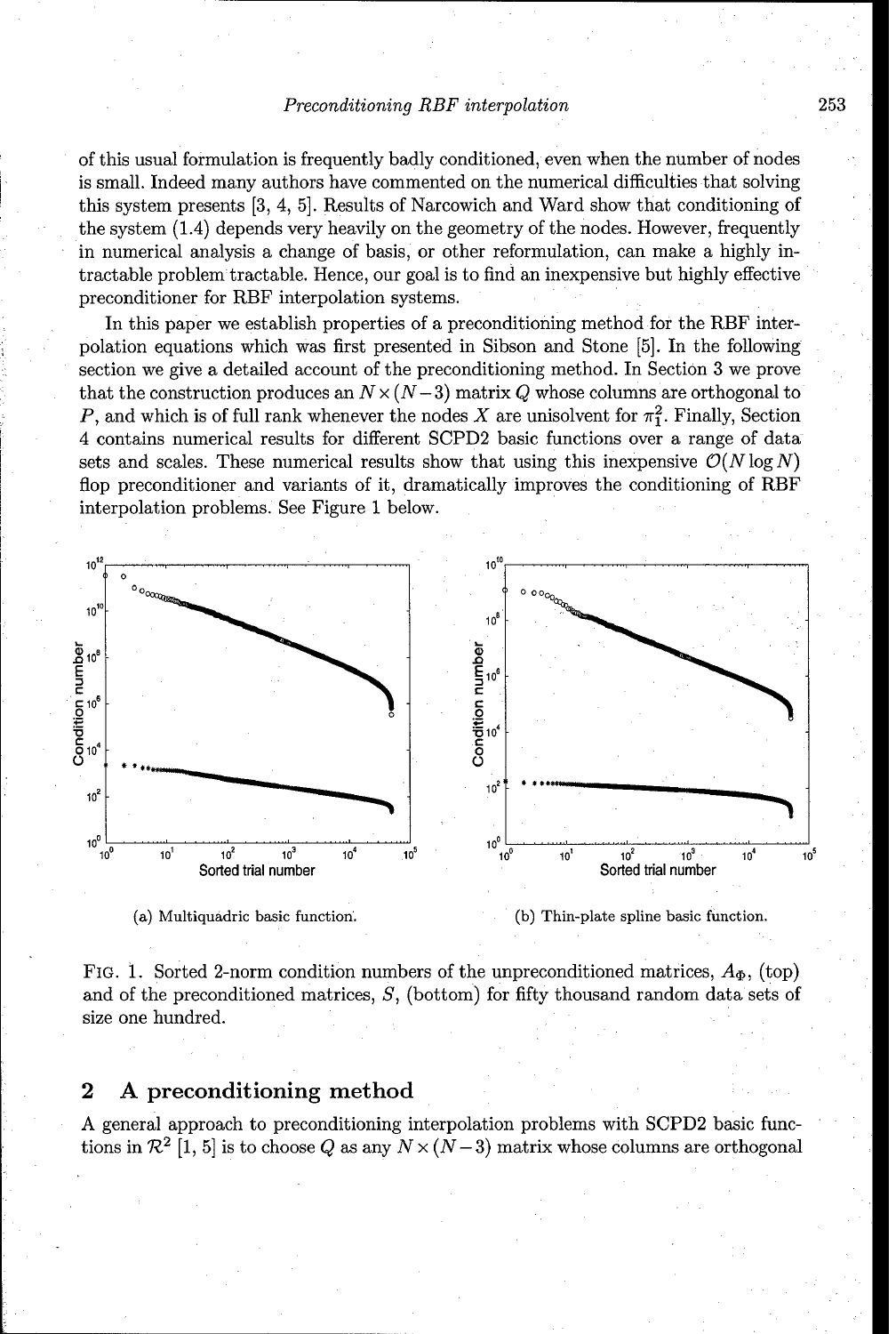#### 254 *Mouat and Beatson*

to P and has rank  $N-3$ . Letting  $\lambda = Q\mu$  and premultiplying (1.3) by  $Q^T$  gives the new system to be solved for  $\mu$ , or equivalently  $\lambda$ ,

$$
B\mu = Q^T f \qquad \text{where} \qquad B = Q^T A Q. \tag{2.1}
$$

The three polynomial coefficients can then be found by a small subsidiary calculation.

In this section we present the boundary over distance method of Sibson and Stone [5] for constructing the matrix  $Q$ . We will prove in the subsequent section that  $Q$  has full rank and is orthogonal to P for any set of distinct nodes  $X = \{x_1, \ldots, x_N\} \subset \mathbb{R}^2$ , which are unisolvent for  $\pi_1^2$ . These properties of Q are well known (see e.g. [1, 5]) to imply that the matrix of the preconditioned system  $B = Q<sup>T</sup> A Q$  is positive definite. The construction of Q is appealing in that for "interior" points  $x_i$  of X it is local. That is, for such points the entries in the  $j$ -th column of  $Q$  depend only on the geometry of the nodes near  $x_i$  and not on any properties of nodes far away.

Choose a closed bounded convex polygonal region  $W$  of  $\mathcal{R}^2$  such that  $X \subset W$ . Suppose without loss of generality that  $\{x_{N-2}, x_{N-1}, x_N\}$  is unisolvent for  $\pi_1^2$ . We will refer to these points as special points. They are generally chosen so that they are well spread throughout  $W$ . In our experience, and that of Sibson and Stone, for typical data sets the choice of special points is not at all critical, as long as the triangle they define has largish area. However, for contrived data sets, such as all but a very few points on a straight line, the choice of special points becomes important. In these cases we have observed that bad choices of special points can lead to large condition numbers. However, the strategy of choosing the three special points to maximise the area of the corresponding triangle has always led to small condition numbers.

The region W is divided into panels by intersecting a Voronoi diagram of the points of  $X$  with the region  $W$ . We denote this panelling of  $W$  by

$$
V_W(X) = \bigcup_{i=1}^N V_i
$$

where  $V_i$  is the Voronoi panel about the *i*<sup>th</sup> centre and is defined by

$$
V_i = \{ x \in W : |x - x_i| < |x - x_j|, \quad \text{for all } 1 \le j \le N \text{ with } j \ne i \}.
$$

Recall that the locus of points equidistant from two fixed points is the perpendicular bisector of the segment connecting the points. It follows that each Voronoi region is polygonal. Associated with a panel  $V_i$  are its edges. These are a finite number of distinct closed line segments of non-zero length. They are the boundaries between different Voronoi panels, or between a Voronoi panel and  $W^C$ . The collection of all edges of all the Voronoi panels will be denoted by  $\mathcal{E}$ .

**Definition 2.1** *Two polygonal regions of*  $\mathcal{R}^2$  *will be said to be strongly contiguous if* they have a common boundary of non-zero length.

Definition 2.2 *Two Voronoi regions* Vi and *Vj will be said to* be C-related *if there is* a *sequence*

 $\{V_i, V_{\ell_1}, V_{\ell_2}, \ldots, V_{\ell_m}, V_i\}, \qquad 1 \leq i, j, \ell_1, \ldots, \ell_m \leq N-3,$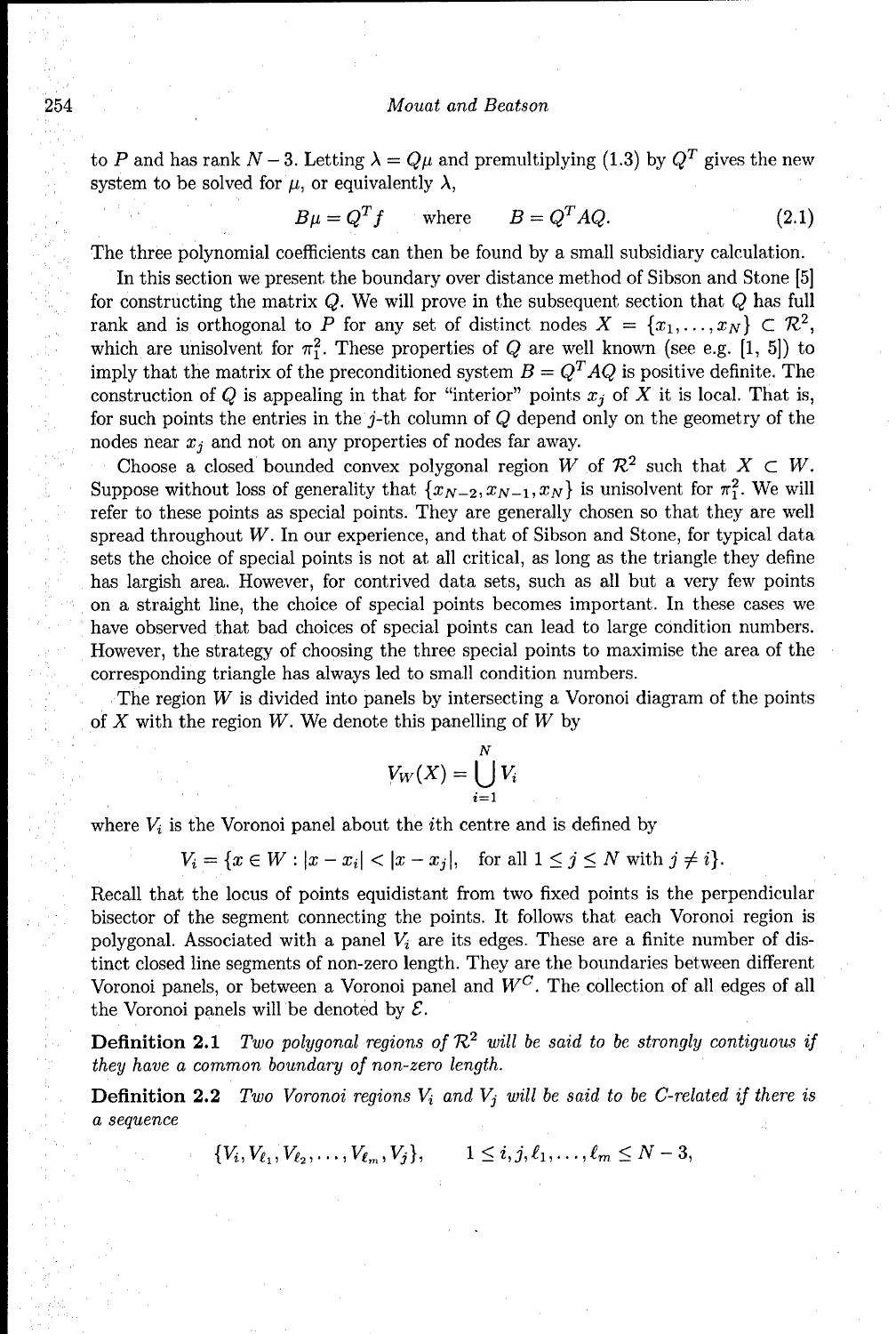#### in which all adjacent *pairs* are strongly contiguous.

Loosely speaking  $V_i$  and  $V_j$  are C-related if they are connected by a chain of strongly contiguous pairs. C-related is an equivalence relation on the set  $\{V_i\}_{i=1}^{N-3}$  of Voronoi regions of non-special points. Therefore it breaks this set into a finite number of nonempty equivalence classes  $\{\mathcal{G}_l : 1 \leq l \leq k\}.$ 

**Lemma 2.3** Let  $\mathcal{G}_{\ell}$  be any of the equivalence classes above. Then there is at least one Voronoi region  $V_i$  in  $\mathcal{G}_\ell$  which is strongly contiguous to either  $W^C$  or one of  ${V_{N-2}, V_{N-1}, V_N}.$ 

Proof: Consider

$$
T=\bigcup_{i: V_i\in \mathcal{G}_\ell} \overline{V_i} \ .
$$

This union is a closed bounded connected polygonal set whose boundary can be written as the union of some of the line segments from  $\mathcal{E}$ . Recall in particular that all these line segments have non-zero length. Pick one line segment  $\langle a, b \rangle$  from the boundary of T. Since it forms part of the boundary of T on one side of it lies a Voronoi region  $V_i$  from  $\mathcal{G}_{\ell}$ . On the other side lies either  $W^C$  or another Voronoi region  $V_j$ . In the first case the Lemma is proven. Consider the second case. If  $1 \leq j \leq N-3$  then  $V_i$  is strongly contiguous to  $V_j$ . Consequently,  $V_j \in \mathcal{G}_{\ell}$ . This contradicts  $\langle a, b \rangle$  being on the boundary of T. Hence,  $N - 2 \le j \le N$  and the Lemma follows.

We now detail the construction of the  $N \times (N-3)$  matrix Q using boundary over distance weights. Note that because most elements of Q are zero sparse storage of Q requires only  $\mathcal{O}(N)$  memory. A non-special point from  $\{x_i : 1 \le i \le N-3\}$  which has Voronoi tile that is strongly contiguous to  $W^C$  will be called a Voronoi external point. Define  $V_E(X)$ as the set of indices of all Voronoi external points. All other points are referred to as Voronoi internal points. The corresponding indices are  $V_I(X) = \{1, \ldots, N-3\} - V_E(X)$ .

We first consider forming a column of Q for an index, j, such that  $j \in V_I(X)$ . In this case the panel **Vj** shares non-trivial edges only with other Voronoi panels and not with  $W^C$ . The column is formed using boundary over distance weights, found from the Voronoi diagram. For  $j \in V_I(X)$  the boundary over distance weight  $r_{ij}$  is

$$
r_{ij} = \frac{b(x_i, x_j)}{|x_i - x_j|}, \quad \text{for all } V_i \text{ strongly contiguous to } V_j,
$$
 (2.2)

where  $b(x_i, x_j)$  is the length of the boundary between  $V_i$  and  $V_j$ . For other values of  $i \neq j$ ,  $r_{ij}$  is set to zero. In order that column j of Q is orthogonal to constants the diagonal element  $r_{jj}$  is specified as

$$
r_{jj} = -\sum_{i \neq j} r_{ij}.\tag{2.3}
$$

Finally, the j<sup>th</sup> column of R is scaled by dividing by the area of  $V_j$  to obtain the j<sup>th</sup> column of Q. Note that the column is by construction diagonally dominant, but not strictly so.

If  $j \in V_E(X)$  then  $V_j$  is stongly contiguous to the complement of W, W<sup>C</sup>. The boundary segment corresponds to a Voronoi edge between  $x_j$  and an artificial point, the reflection of  $x_j$  in the boundary (see Figure 3 in [7]). The reflected point,  $\hat{x}_j$ , can be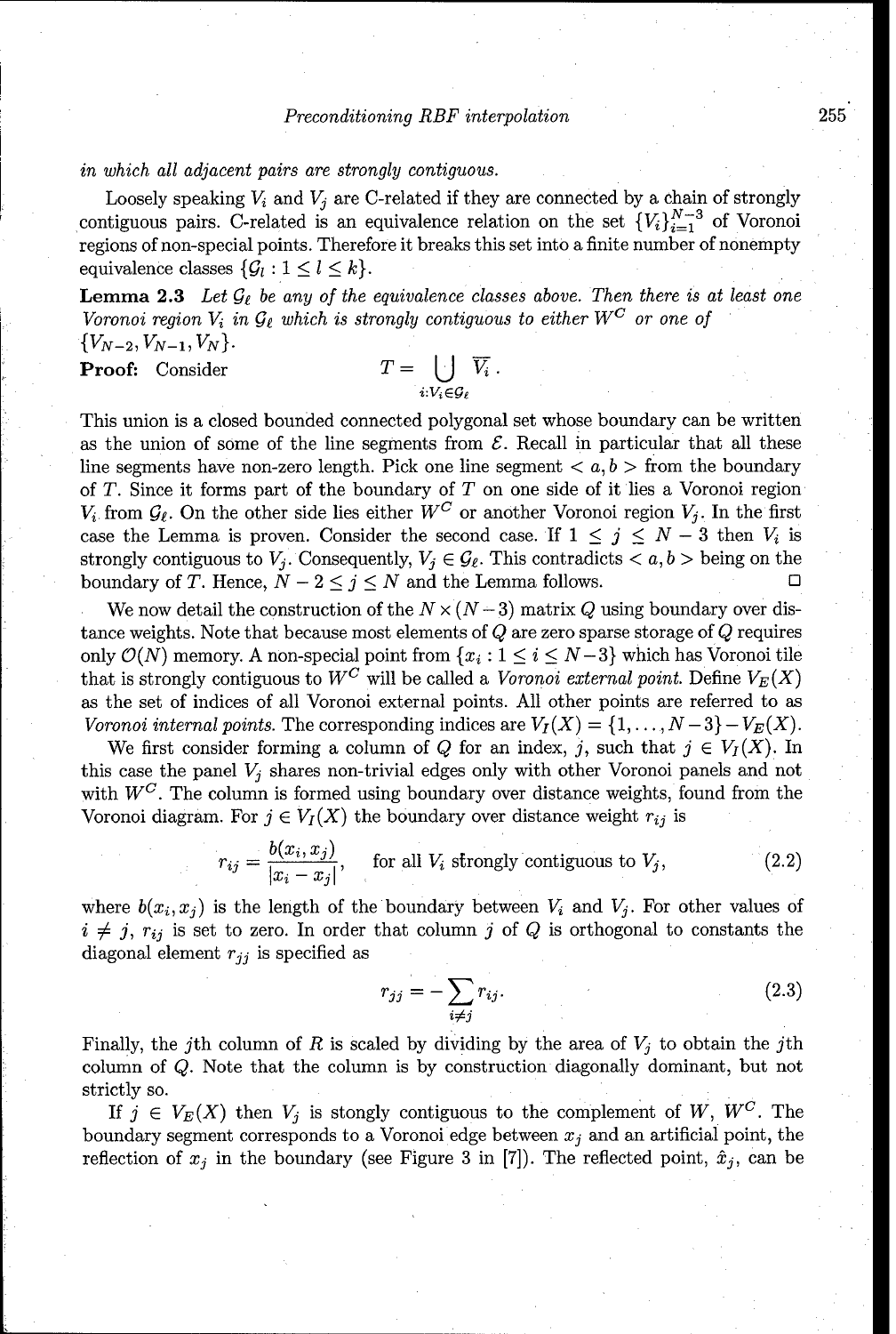#### 256 Mouat *and Beatson*

written as a linear combination of the special points, i.e.,

$$
\hat{x}_j = \lambda_N x_N + \lambda_{N-1} x_{N-1} + \lambda_{N-2} x_{N-2}, \tag{2.4}
$$

where  $\lambda_N + \lambda_{N-1} + \lambda_{N-2} = 1$ . If  $V_j$  has k edges with  $W^C$  then k reflected points  $\{\hat{x}_i^1, \ldots, \hat{x}_i^k\}$  are required. Associated with each reflected point,  $\hat{x}_i^a$ , are the coefficients  $\{\lambda_N^a, \lambda_{N-1}^a, \lambda_{N-2}^a\}$ . The boundary over distance weights for  $\hat{x}_i^a$  are partitioned amongst the special points to obtain for all  $j \in V_E(X)$  and  $i \neq j$ 

$$
r_{ij} = \begin{cases} \frac{b(x_i, x_j)}{|x_i - x_j|}, & V_i \text{ strongly contiguous to } V_j, \\ \sum_{l=1}^k \lambda_i^l \frac{b(x_j^l, x_j)}{|x_j^l - x_j|}, & i \in \{N, N-1, N-2\}. \end{cases} \tag{2.5}
$$

Of course,  $V_j$  could be strongly contiguous with a Voronoi panel associated with a special point. If this is the case  $r_{ij} = \frac{b(x_i, x_j)}{|x_i - x_j|} + \sum_{l=1}^k \lambda_i^l \frac{b(x_j^l, x_j)}{|x_j^l - x_j|}$ . Again, for other values of  $i \neq j$ ,  $r_{ij}$  is set to zero. Finally  $r_{ji}$  is specified as in (2.3) and column j of Q is defined as column j of R scaled by dividing by the area of  $V_j$ .

Partition **Q** as

$$
Q = \left[ \begin{array}{c} E \\ F \end{array} \right],\tag{2.6}
$$

where E is  $(N-3) \times (N-3)$ . Thus E results from interactions between non-special points, and F those between special and non-special points. Note in the construction above that for  $1 \leq i, j \leq N-3$ ,  $e_{ij}$  is non-zero if and only if  $V_i$  is strongly contiguous to  $V_j$ . Furthermore, note that  $E$  is necessarily column diagonally dominant, with strict dominance in column  $j$  whenever  $V_j$  is strongly contiguous to the Voronoi region of a special point, or to  $W^C$ .

Relabelling if necessary we can assume the indices of the Voronoi regions in each of the equivalence classes  $\mathcal{G}_i$  form a contiguous subset of  $\{1,\ldots,N-3\}$ . Similarly, we can also assume that the indices corresponding to any  $\mathcal{G}_i$  precede those corresponding to  $\mathcal{G}_{i+1}$ . Furthermore, by construction if  $i \neq j$  none of the regions in  $\mathcal{G}_i$  is strongly contiguous with a region in  $\mathcal{G}_j$ . Thus, corresponding entries in the matrix  $E$  constructed using boundary over distance weights and artificial points are zero. That is  $E$  is block diagonal with the square matrix  $E_{ii}$  on the main diagonal corresponding to the equivalence class of Voronoi regions  $\mathcal{G}_i$ . More precisely,  $Q$  will have form

| $Q = \left[ \begin{array}{cccc} E_{11} & O & \cdots & O \ O & E_{22} & \cdots & O \ \vdots & \vdots & \ddots & \vdots \ O & O & \cdots & E_{kk} \ F_1 & F_2 & \cdots & F_k \end{array} \right] \ .$ |  |  |       |
|-----------------------------------------------------------------------------------------------------------------------------------------------------------------------------------------------------|--|--|-------|
|                                                                                                                                                                                                     |  |  | (2.7) |
|                                                                                                                                                                                                     |  |  |       |
|                                                                                                                                                                                                     |  |  |       |

# **3** Properties of the matrix Q

In this section we establish the fundamental properties of the matrix Q of (2.7). Namely that it is of full rank and that its columns are orthogonal to those of P.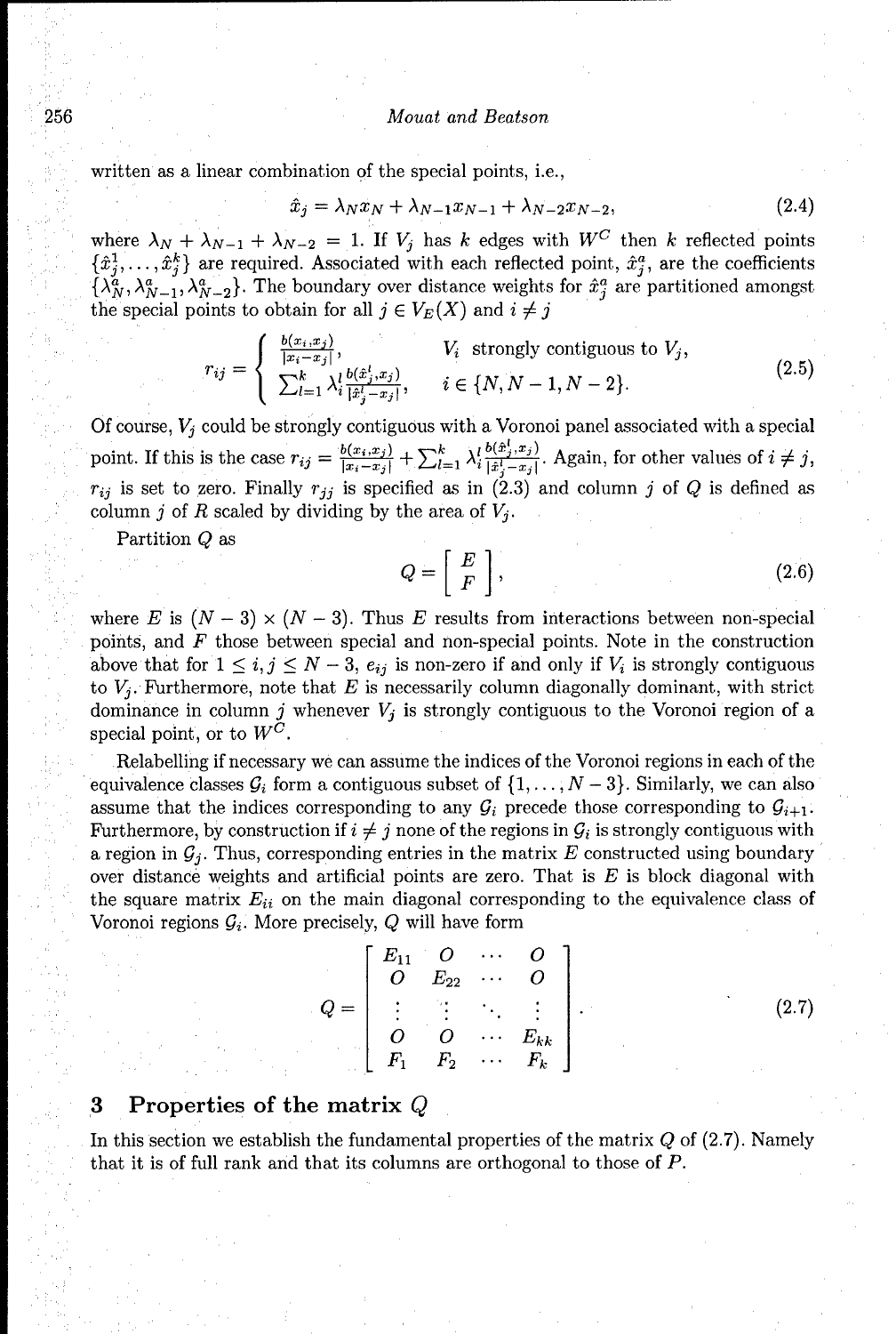**Definition 3.1** For  $m \geq 2$ , an  $m \times m$  matrix K is irreducible if there does not exist an m *x* m permutation matrix *P such that*

$$
PKP^T=\left[\begin{array}{cc}M_{11}&M_{12}\\0&M_{22}\end{array}\right],
$$

where  $M_{11}$  is  $r \times r$ ,  $M_{22}$  is  $(m-r) \times (m-r)$ , and  $1 \leq r < m$ .

The following result is well known, see for example Varga **[6].**

Theorem **3.2** *Suppose the square* matrix *K is* irreducible and row (column) diagonally dominant *with strict row* (column) diagonal dominance in at *least* one row (column). *Then K is* invertible.

**Lemma 3.3** Let X be a finite set of distinct points unisolvent for  $\pi_1^2$ . Let  $E_{ii}$  be one of *the square blocks from the diagonal of Q constructed in the previous section. Then*  $E_{ii}$ *is* invertible.

**Proof:** From the construction  $E_{ii}$  is column diagonally dominant. Furthermore, by Lemma 2.3 the diagonal dominance is strict for at least one column of  $E_{ii}$ . From the definition of the equivalence relation C-related there is a chain of strongly contiguous pairs of Voronoi regions, connecting any two Voronoi regions in  $\mathcal{G}_i$ . This implies the corresponding entries in  $E_{ii}$  are non-zero and hence from [6] Theorem 1.6  $E_{ii}$  is irreducible. It follows from Theorem 3.2 that  $E_{ii}$  is invertible.

**Theorem 3.4** *The matrix Q described in Section 2 is orthogonal to P i.e.*  $Q^T P = O$ . **Proof:** Omitted, see  $[2]$  and  $[7]$ .

**Theorem 3.5** Let X be a set of distinct points unisolvent for  $\pi_1^2$ . Let Q be formed by the construction in Section 2 and  $A_{ij} = \Phi(x_i - x_j)$  where  $\Phi$  is strictly conditionally *positive definite of order 2. Then*  $B = Q<sup>T</sup> A Q$  *is positive definite.* 

**Proof:** From Lemma 3.3 each of the matrices  $E_{ii}$  occurring in the block partitioning of  $Q$  given in Equation (2.7) is invertible. Hence  $Q$  has full rank. Also from Theorem 3.4 the columns of Q are orthogonal to the columns of P. Let  $\mu$  be any non-zero vector in  $\mathcal{R}^{N-3}$ , and define  $\lambda = Q\mu$ . Then  $\lambda \neq 0$ ,  $P^T \lambda = P^T Q\mu = 0$ , and  $\mu^T B\mu = \mu^T Q^T A Q \mu = \lambda^T A \lambda$ . Hence, by the definition of strictly conditionally positive definite,  $\mu^T B \mu > 0$  whenever  $\mu \neq 0$  and B is symmetric positive definite.

Theorem **3.6** Let *D be strictly* conditionally *positive definite of order* 2 and such *that*  $\Phi(hx, hy) = h^{\gamma}\Phi(x, y) + p_h(x - y), h > 0$  with  $p_h \in \pi_3^2$ . The preconditioned matrix  $B_h$ , *which corresponds to* preconditioning on the *point set hX, is a* homogeneous function *of scale. Thus its* condition number and the relative clustering *of its* eigenvalues are *the* same over *all scales.*

Proof: Omitted, see [7].

Theorem 3.6 applies in particular to the usual thin-plate spline,  $\Phi(\cdot) = |\cdot|^2 \log |\cdot|$ , in  $\mathcal{R}^2.$ 

The extended version of this paper  $[7]$  contains a proof that the elements  $B_{ij}$  decay like  $|x_i - x_j|^{-\kappa}$  when  $|x_i - x_j|$  is large. For the multiquadric  $\kappa$  is three and for the thin-plate spline  $\kappa$  is two.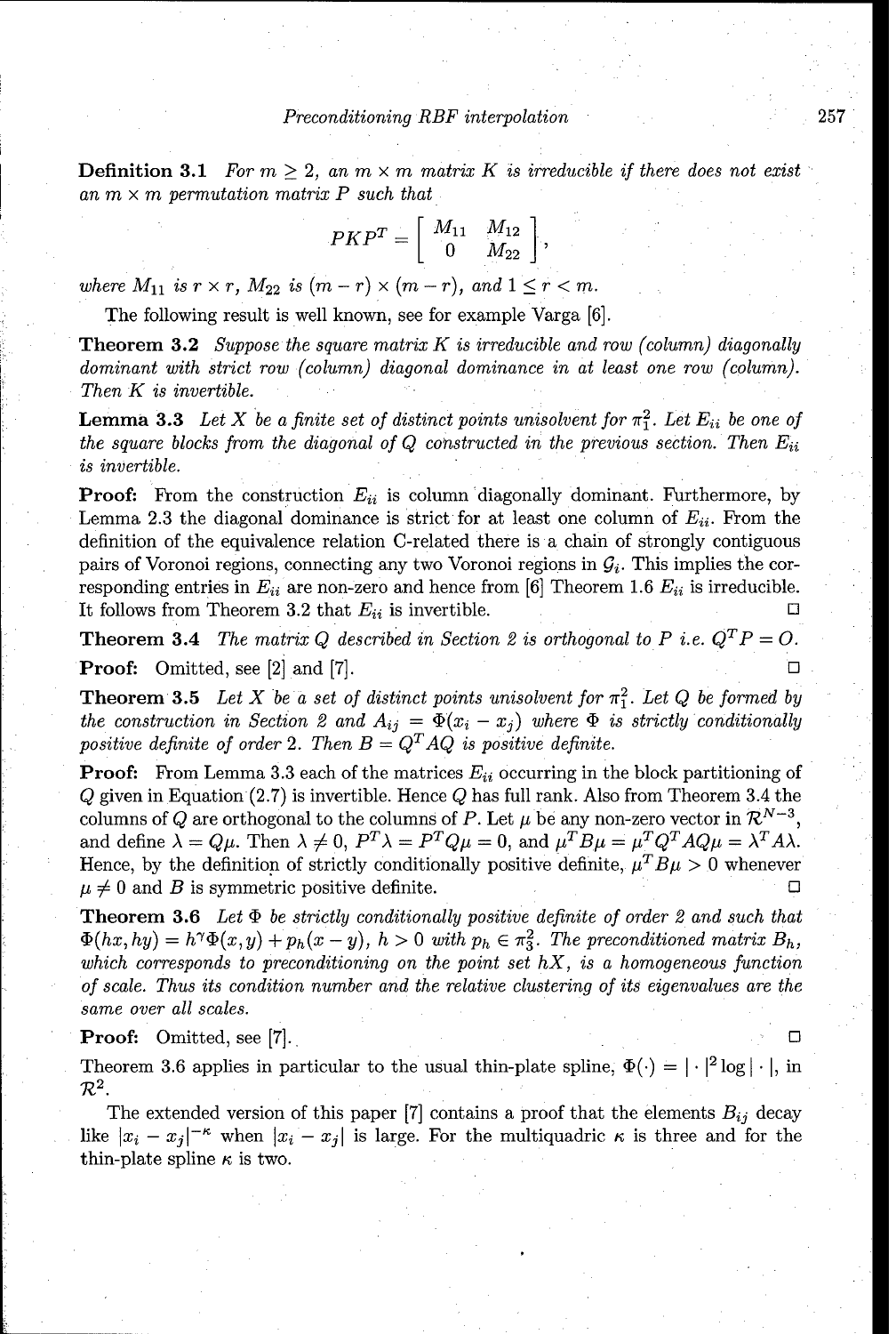#### 258 *Mouat and Beatson*

Definition **3.7** *The* preconditioned matrix *S is obtained from B by pre-multiplying and* post-multiplying B by the diagonal matrix D with ii entry  $1/\sqrt{b_{ii}}$ .

## 4 Numerical results

In this section we present numerical results for the thin-plate spline and multiquadric basic functions. In the following tables the matrix  $A_{\Phi}$  is defined in (1.4), B in (2.1), *S* in Definition 3.7 and the homogeneous matrix, *C,* is presented in [1]. In Table 1 we show 2-norm condition numbers of matrices for the various preconditioning techniques over seven different scales. It is clear that the algorithm in Section 2 gives a matrix which dramatically improves the conditioning of the interpolation problem. In one case by a factor of  $10^{14}$ ! Tables 2 and 3 contain condition numbers of the matrices resulting from applying the preconditioning techniques of this paper for the thin-plate spline and multiquadric basic functions. For  $N < 3200$ , the entries in the tables are the maximum over one hundred random point sets of size N. For  $N = 3200$ , the tables contain the maximum over twenty random point sets of size 3200. In all cases the preconditioning results in a smaller condition number. For these basic functions the maximum observed condition number of the scaled preconditioned matrix, **S,** grows very slowly with *N.* Certainly there is no numerical evidence of power growth with N.

| Scale parameter | Conventional      | Homogeneous | Preconditioned | Scaled     |
|-----------------|-------------------|-------------|----------------|------------|
| $\alpha$        | matrix $A_{\phi}$ | matrix C    | matrix B       | matrix $S$ |
| 0.001           | 1.531(11)         | 1.534(5)    | 4.905(1)       | 2.405(1)   |
| 0.01            | 1.544(9)          | 1.534(5)    | 4.905(1)       | 2.405(1)   |
| 0.1             | 1.597(7)          | 1.534(5)    | 4.905(1)       | 2.405(1)   |
|                 | 3.107(5)          | 1.534(5)    | 4.905(1)       | 2.405(1)   |
| 10              | 1.915(6)          | 1.534(5)    | 4.905(1)       | 2.405(1)   |
| 100             | 1.271(11)         | 1.534(5)    | 4.905(1)       | 2.405(1)   |
| 1000            | 4.006(15)         | 1.534(5)    | 4.905(1)       | 2.405(1)   |

TAB. 1. Condition numbers for one hundred points in  $[0, \alpha]^2$  and the thin-plate spline. The point set for scale  $\alpha$  is  $X_{\alpha} = \alpha X_1$ .

In an attempt to rule out the possibility that our numerical results were flukes due to the small number of 100 experiments we also conducted 50,000 trials with random data sets of size 100. The results of these trials are shown in Figure 1. The maximum condition number, over all trials with the thin-plate spline, for the matrix  $A_{\phi}$  was 1.2465(9), for matrix **C,** 1.5750(9) and for matrix **S,** 1.8066(2). In our experiments the matrix S is always well conditioned. This held even for geometries of centres for which the matrix  $A_{\phi}$  is very badly conditioned.

To test further the behaviour of  $S$  for "bad" configurations of points a similar experiment was run with one thousand trials of one hundred points almost on a circle. The maximum condition numbers of the A matrix, C matrix and S matrix were 1.2885(9), 7.2692(8) and 6.6005(2) respectively over 1000 trials. Even though the Voronoi regions